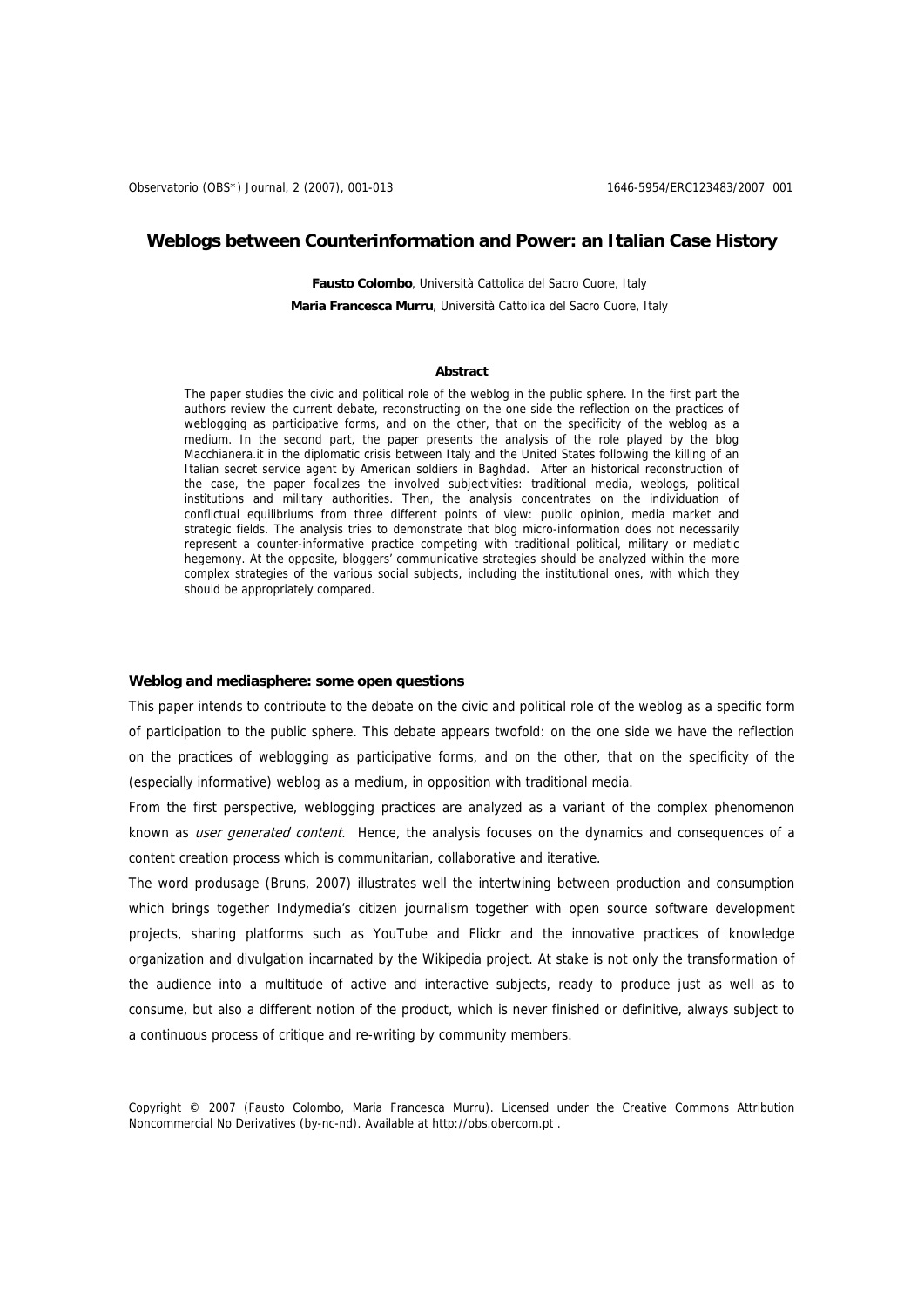As Marlow remarks, "What distinguishes weblogging from previous web media is the extent to which it is social, and one can say that the medium came into existence when the set of web journal writers recognized themselves as a community" (2004, p. 1).

Many have read this evolution as a concretization of the utopian ideal of a de-centered and plural cultural sphere, devoid of any form of control and homologation and therefore able to act as a driver towards more authentic and participative models of democracy (Kanh & Keller, 2004; Bruns, 2007; Benkler, 2006). As stated by Benkler, the newly emerging practices of commons-based peer production or produsage

hint at the emergence of a new information environment, one in which individuals are free to take a more active role than was possible in the industrial information economy of the twentieth century. This new freedom holds great practical promise: as a dimension of individual freedom; as a platform for better democratic participation; as a medium to foster a more critical and selfreflective culture. (2006, p. 2)

Recent studies have however proven how also in the blogosphere hierarchical, far from flexible structures gets replicated. Employing network analysis techniques, a study by Herring et al. (2005) revealed a wide variance in conversational and communitarian densities within the blogosphere. Around a denselypopulated and intensely-connected (not only via hyperlinks, but also via repeated conversational patterns) core, gravitates a periphery of partly-isolated nodes, coagulating from time to time around specific topics, often reflecting communicative flows originated in offline contexts.

The web "counter-cultural folklore" rhetoric is instead challenged by the cold analysis of Geert Lovink (2007), who sees weblogging as one of the heralds of the dominating nihilism.

"What is declining is the belief in the message. That is the nihilist moment, and blogs facilitate this culture as ever done before" (Lovink, 2007, p. 8)

Therefore, far from opening any space for emancipation and cultural freedom, the decline of mainstream media would instead crack wide open an abyss of uncertainties and mistrust towards any system of truths and beliefs.

The second line of studies – as already indicated – thematizes the fluid and contradictory relationship between blogosphere and traditional media. The object of this comparison can only be a well-delimited region of the blogosphere: the one populated by individual and collective subjects (following Krishnamurthy's typology (2002), "enhanced columns" in the first case, "collaborative content creation" in the second case)<sup>1</sup> acting as filters and gatekeepers of the information circulating in the web (Blood, 2000).

<sup>&</sup>lt;sup>1</sup> Krishnamurthy proposed a classification of weblogs into four basic types according to two dimensions: personal vs. topical, and individual vs. community. Both of the cited examples present non-personal contents, but feature a different relevance of the communitarian dimension. In the case of the enhanced column, we have a re-proposal of the typical printed editorial, and the weblogger imports over the net, often enhancing it, a credibility that was built off-line. Conversely, in<br>the second case, the centrality within the network is s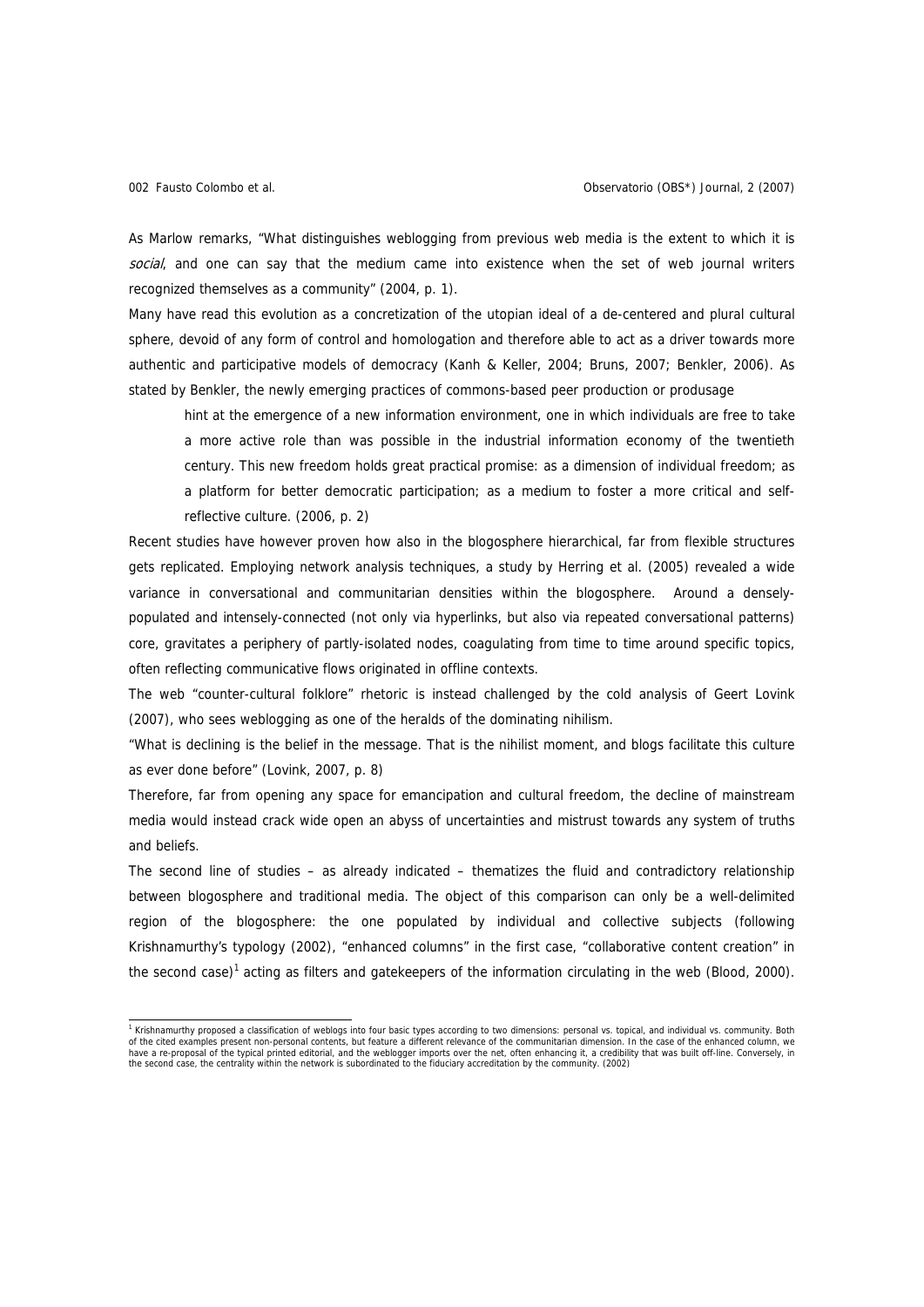Henry Jenkins defines them as "web snowboarders", "turning the hunting and gathering, sampling and critiquing the rest of us do on line into an extreme sport" (2006, p.179)

In the social discourses produced by the blogosphere's protagonists themselves, the claim for a countercultural and oppositional status – that would characterize the bottom-up information typical of these platforms – is widely prominent. Atton's definition of "alternative media" (2002) seems to legitimate this position: "A model of alternative and radical media must account not only for active audiences in the Fiskean sense of creating "oppositional readings" of mainstream media products but also for "mobilized audiences" – as well as notions of horizontal linkage, reader-writers and extremely democratic organizational structures"(2002, pp. 24-25).

Starkly contrasting with this depiction, recent surveys have however proven how the topics covered by weblog are surprisingly in-line with the mass media agenda (Delwiche, 2003; Halavais, 2002; Reynolds, 2005). Many reasons can be identified, such as the difficult access to traditional fonts (seized by information professionals), and the fact that many weblogs are produced by media professionals themselves, therefore replicating the same newsmaking criteria. It is also true that the informative function of weblog can not be measured on the basis of topical richness alone. Instead, they often act as opinion catalysts, stimulating impressions, confirming or denying interpretative frames around specific issues. "The blogger puts himself or herself in the pensively pleasurable position of media observer" (Lovink, 2007, p. 7). Weblog thus configure themselves as users, more so than as content producers; critical and interactive, but users nonetheless – and yet able, from their position, to make "traditional news media more responsive and responsible to the people, claiming a watchdog role similar to the one traditional news media claim to have in relation to powerful institutions "(Kim & Blood, 2005).

According to Jay Rosen (2005), instead of persisting in conceptualizing the relationship between professional and grassroots journalism as if they were two incompatible communicative practices, we should start reasoning in terms of information environment, molded and folded by a variety of informative flows and different communicative strategies. While with the advent of weblogs traditional media certainly ceased to guard their kingdom, their symbolical power has not been totally compromised. More realistically, it gave way to a process of progressive fragmentation and flexibilization of the power exercised over the mediatic arena, leading to a re-negotiation of the roles and maybe to a new "communicative pact" with the audience $^2$ 

<sup>&</sup>lt;sup>2</sup> "The price of professionalizing journalism was the de-voicing of the journalist. The price for having mass media was the atomization of the audience, who in the broadcasting model were connected "up" to the center but not "across" to each other. Well, weblogging is a re-voicing tool in journalism, and the Net's strengths in horizontal communication mean that audience atomization is being overcome" (Rosen, 2005)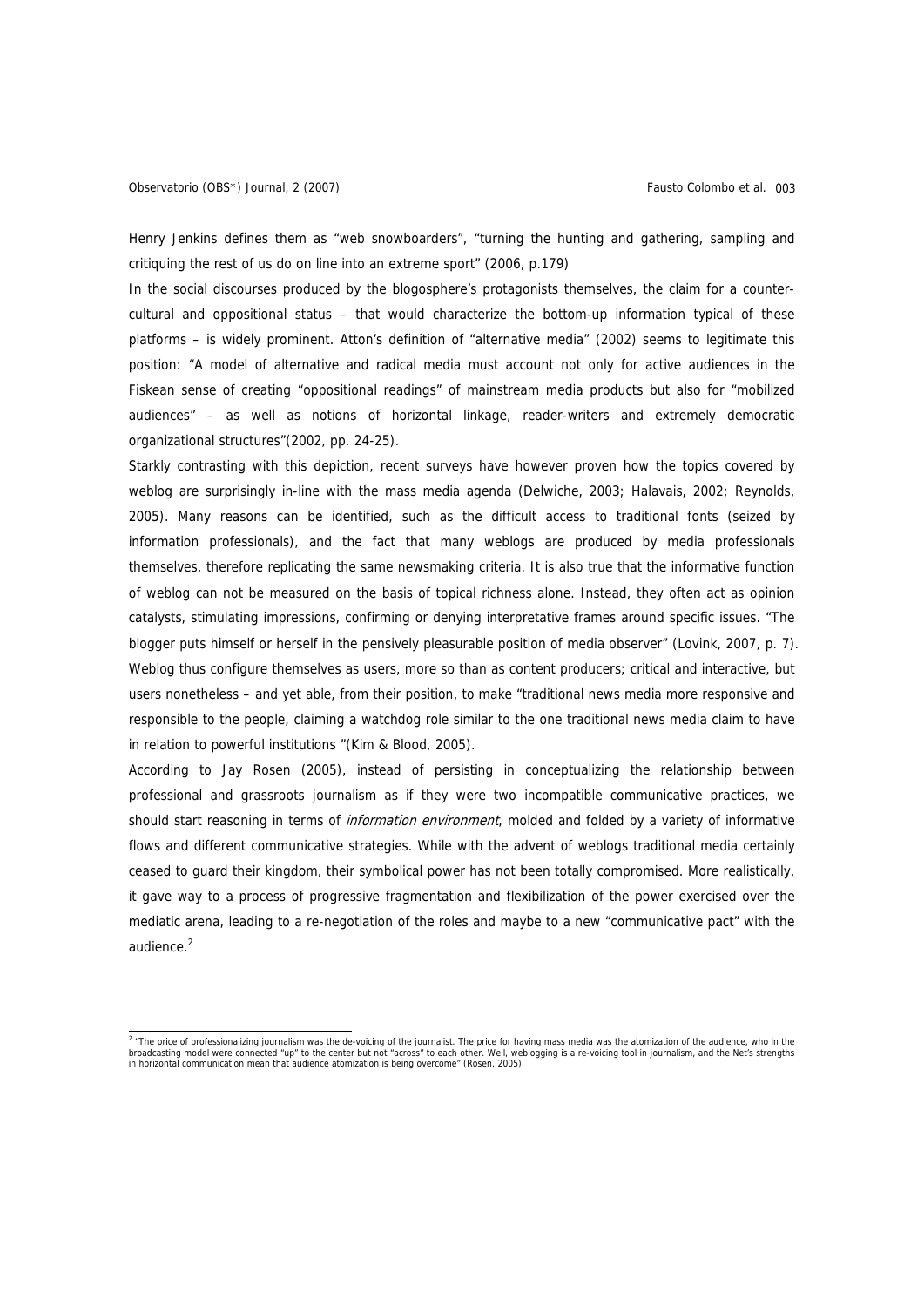As indicated by recent news coverage, the subordination of the blogosphere to the agenda setting power of mass media can be observed along with an opening of the latter towards social media logics and dynamics<sup>3</sup>. Among the many issues at stake in the re-definition of the information environment, there is its ability to re-configure the flows of political communication towards a more direct and self-aware participation by the citizen to the democratic process. The communitarian and interactive nature of new media lead several scholars to hypnotize that the web can effectively contribute to the realization of the normative ideal of a public opinion that is dynamic and independent from the systems of economy and established power, as formulated by Habermas (1990).

The more optimistic hypotheses foster a radical ousting of mass media from their traditional role of mediators of ascendant and descendant communication between citizen audience and political system (Grossi, 2005). In this respect, Bentivegna structures e-democracy along three dimensions:

The first dimension to introduce is definitely the one which relates to the widening of opportunities for access to information… what was once the exclusive prerogative of experts in the field… is today accessible to anyone interested […] The second dimension is that of the activation of communication flows of a vertical nature between citizens and the numerous public institutions … [for example] on-line consultation between citizens so as to gather opinions and points of view regarding the project elaborated […] A third dimension, lastly, refers to the activation of communication flows of a horizontal nature. In this case the flows that are set up involve citizens who discuss, in a sort of virtual public space, issues of political relevance. (Bentivegna 2002, p. 133-34).

Our contribution intends to problematize these hypotheses, starting by the pre-assumption that the public sphere constitutes an arena where various subjects - traditional media, the blogosphere and the political system – compete for the prominence of their identitary role, in a continuous dissemination of power, in the Foucaultian sense of the word.

We would like to put forward a reflection on the conditions enabling an alternative conceptualization of the weblog, such as, on the one side, the "passive citizenship" reducing itself to vote without any authentic partaking to the public life, and on the other side, the role of traditional media in the construction of the mainstream. In other words, if weblogging is really a different practice from those previously outlined, how can this be verified? And if there is diversity, is this diversity specific with respect to other historical forms of alternative media, such as Italian free radios in the '70s, the samizdat of postwar Soviet Union, or the '60s underground press? One of the foremost differences undoubtedly lies in the distribution platform.

<sup>&</sup>lt;sup>3</sup> In the occasion of Turkish elections, BBC launched a project for reportage over social media platforms. One of its correspondents is indeed reporting through a weblog, Twitter, YouTube and Flickr. (http://news.bbc.co.uk/1/hi/special\_report/webreporter\_-\_turkey/). On the printed media front, The New York Times put forward an equally innovative proposal, adopting the city blog formula to supplement official information, therefore offering dedicated web-surfing hints (http://cityroom.blogs.nytimes.com/)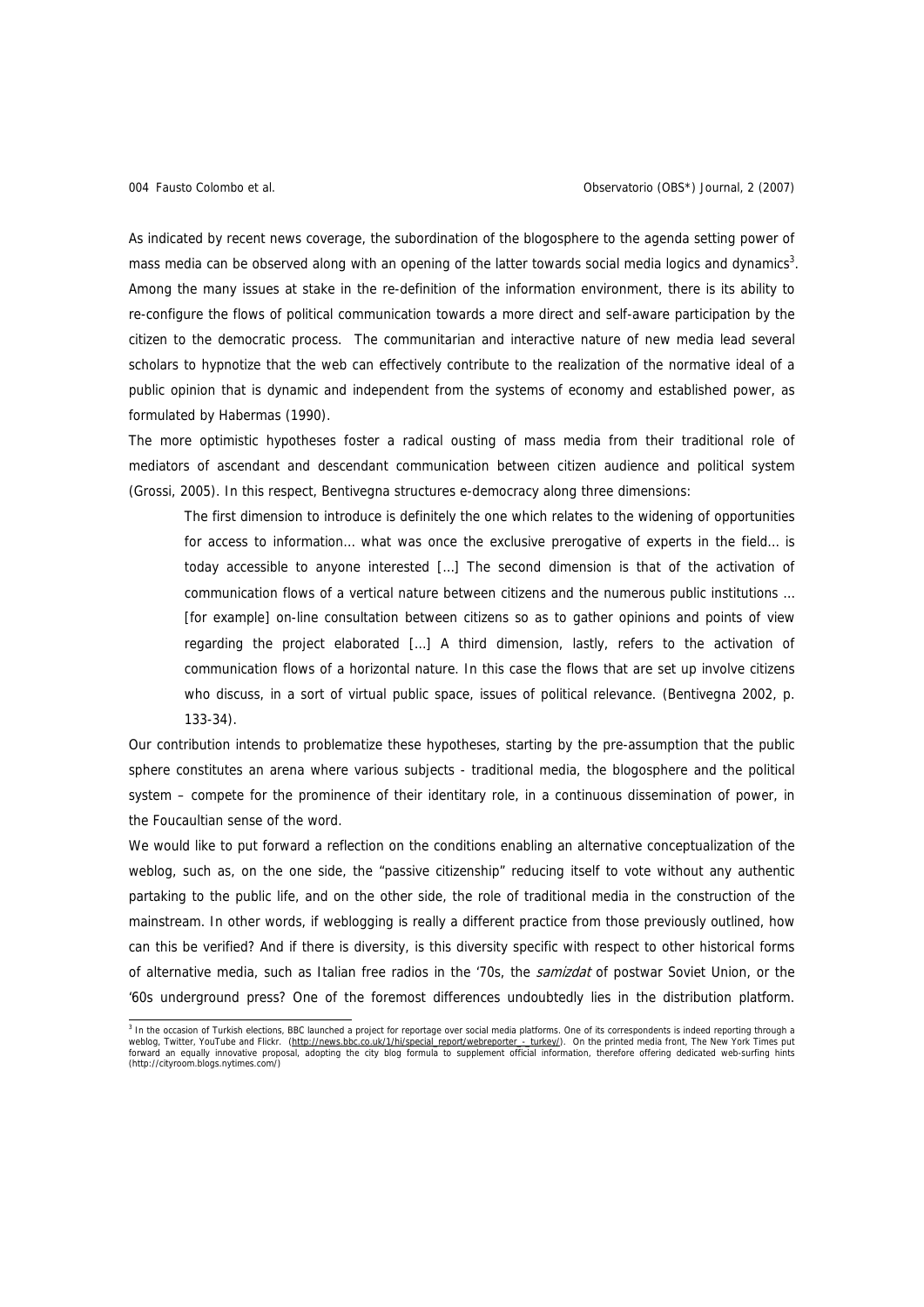Today, sites for institutional communication (such as ministries and various international organisms), counter-information sites such as the Indymedia network, traditional newspapers (either deriving from a printed edition or not) and other traditional media are present on the same weblog platform.

However, is it to be taken for granted that the unification of the socio-technical production frameworks of content production and distribution automatically translate in a facilitation of the modes in which alternative circuits, communities and other collective micro-identities establish themselves and join the competition for user time?

And, finally, is this diversity enough to grant positive effects on democracy and public sphere? Can we conceptualize weblogging, in Habermasian terms, as a purely communicative action, oriented towards reciprocal understanding and free knowledge sharing, or should we rather suspect that even the blogosphere can be colonized by the system through strategic actions?

We will illustrate such possible analyses through a brief presentation of a case in which all of this concretely happened: the case of the role played by a weblog -Macchianera.it - in the informational and political confrontation regarding the March 2005 killing of an Italian secret service agent by American troops in Iraq.

#### **The death, the media and the weblog**

Here's the story. Giuliana Sgrena, an Italian journalist of Il Manifesto (a left-wing newspaper which always openly criticized the military intervention in Iraq and the Italian involvement therein) gets kidnapped in Iraq. The Italian Secret Service negotiates her release, and the journalist is freed. During the journey to the airport, the car she was being transported in is intercepted by U.S. troops, who open fire injuring Giuliana Sgrena and killing secret service agent Nicola Calipari.

In the joint italian-american commission subsequently issued, the experts of the two countries can not reach a conclusive agreement. The American branch of the public commission then releases its own report, packed of blacked-out portions, on an open U.S. army website. Italian newspapers simply report the news without any in-depth inquiry.

Shortly thereafter, Italian weblog Macchianera.it (made by a free journalist, Gianluca Neri: Macchianera means "back blot", but it is also the Italian name of an historical enemy of Mickey Mouse in the Floyd Gottfriedson's stories published by Disney) publishes the uncensored version of the document, removing the blackouts with a trivial cut-and-paste operation of the document from Adobe Acrobat to Microsoft Word. The names of the troops, previously classified, get exposed along with the American viewpoint: that Italians had negotiated with the kidnappers unbeknownst to allies, and U.S. Army had not been warned of the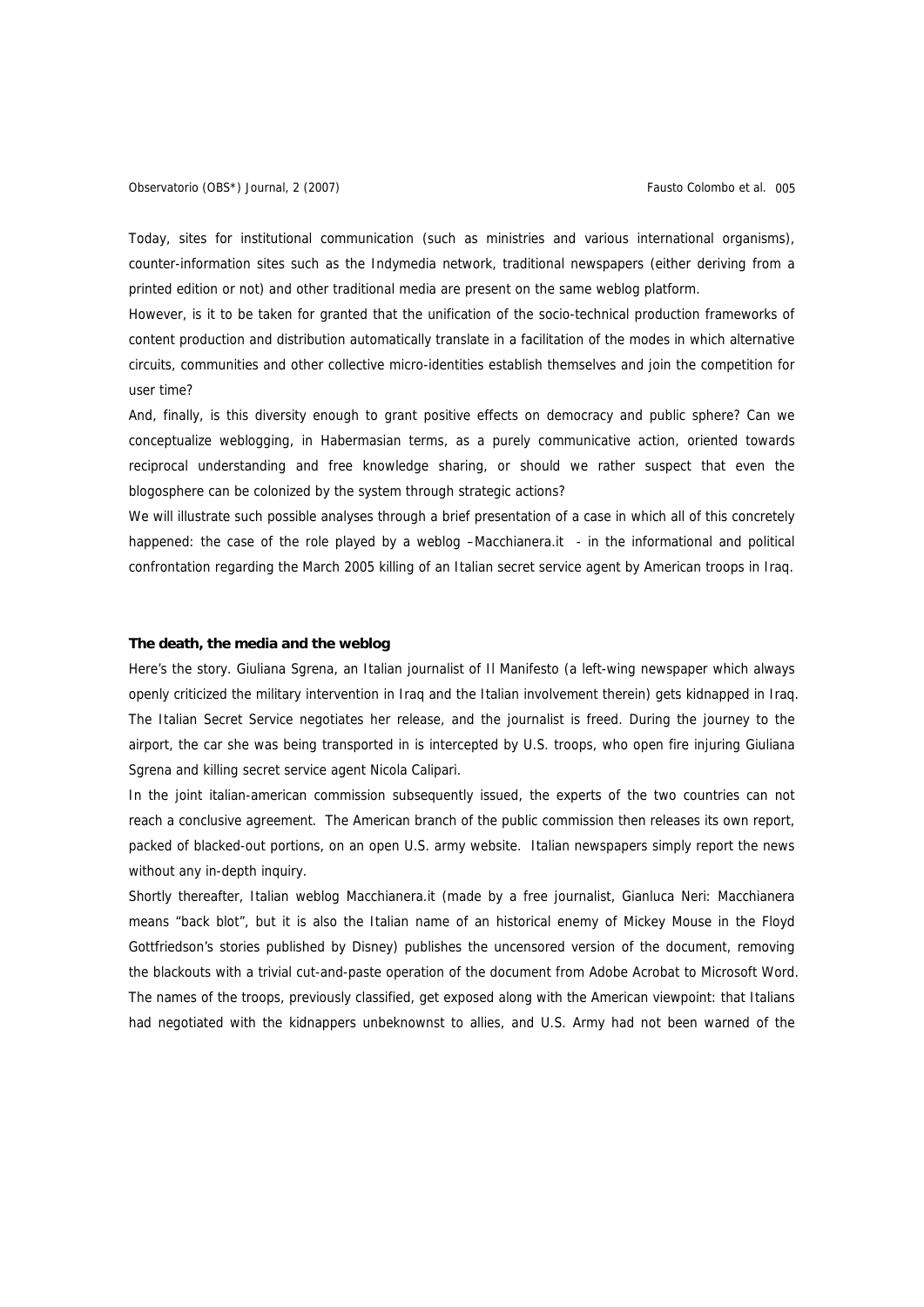release of Giuliana Sgrena. The operation is thus a true scoop. Almost a full day later, Italian newspapers report the blackouts removal, albeit in the vast majority of cases no mention is made of Macchianera.it.

This case can be analysed through the traditional categories of weblogs' informational role.

As the diagram in figure 1 shows, we are in the field of mediatized public sphere. Media, weblogs and traditional newspapers act on the same plane, working as vectors for a communicative flow between public institution and citizens.

Right from the start, the Calipari case assumes shape of an "event" (Arquembourg, 2003), which undermines consolidated cognitive schemes and social representation mechanisms. Its enigmatic and opaque character is further intensified by the news chronicles which repeatedly codify it within the "friendly fire" framework. Along with a faithful report of the always-contradictory and never-exhaustive statements by the political institutions, most mainstream media frames the case historicizing it among the previous, unresolved conflicts between Italian and American diplomacies.





In this light, the important informational role played by Macchianera.it with regard to the public opinion can be easily demonstrated. While the media simply report the blacked-out proceedings of the investigative commission, Macchianera actually works on the text, removing the blackouts, and thus performing a typical operation of counter-informational disclosure – of blackwashing.

This initial analysis also confirms the participative mechanism typical of the weblog communitarian dimension. After decrypting the report, weblogger Gianluca Neri tries to inform the newspapers. Nobody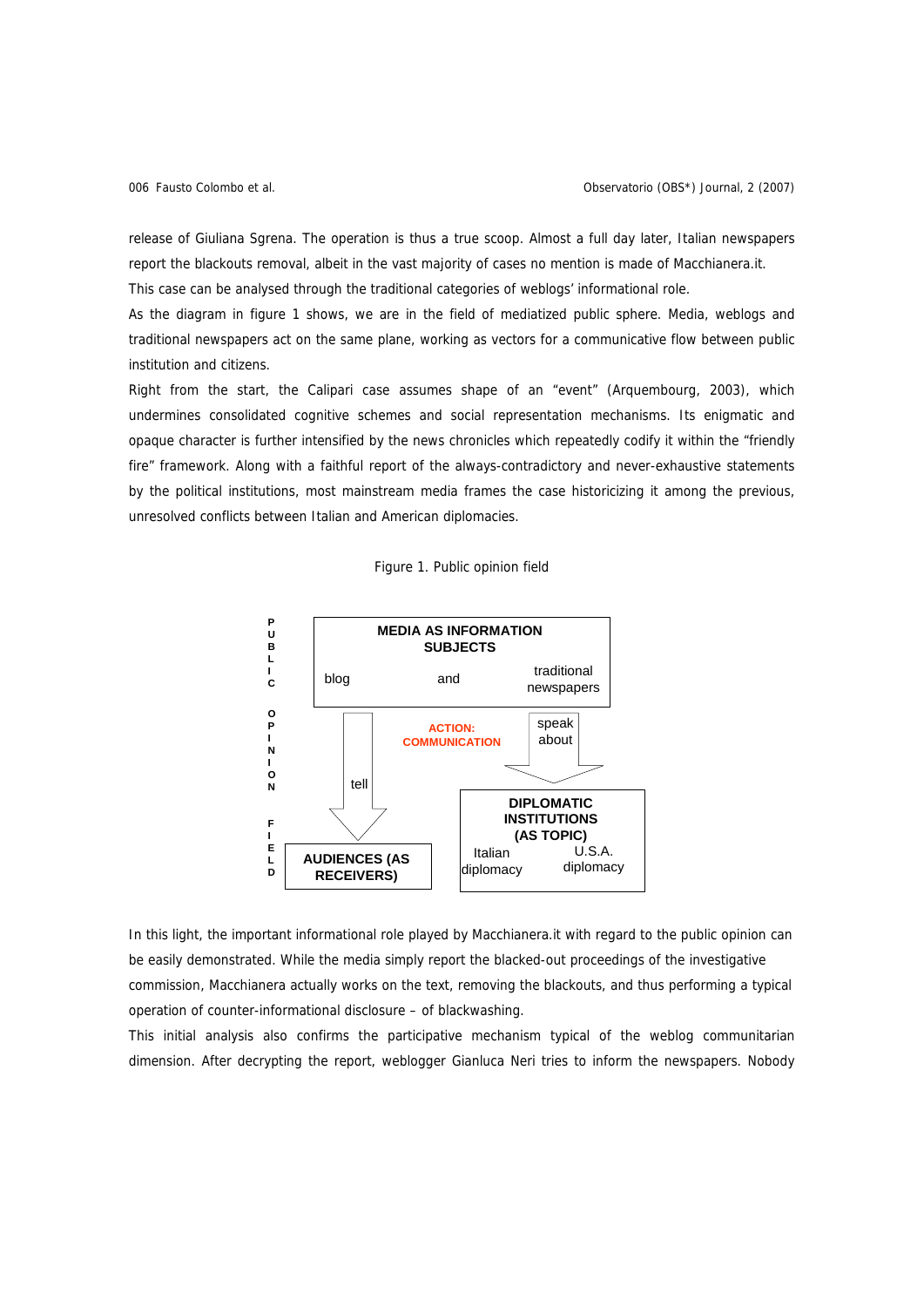listens to him. Thus he publishes the full text on his weblog. The news start spreading among the weblog readers, which work as amplifiers; eventually newspapers become aware of the text, read it, and publish synopses for their readers. Meanwhile, on Neri's weblog a thick debate ensues, in which the role of newspapers is also discussed.

In a word, a circuit based on word-of-mouth seem to run along and integrate with the circuit of official information. A more in-depth analysis appears necessary, as the previous analysis barely scratched the very surface of the phenomenon, the level of "information" in its classical sense. If one looks at the chronological succession of informational events, everything gets a little clearer: from the gunfight where Calipari got killed until the release of the proceedings by the American branch of the commission, the centre stage is occupied by the major information media. Obviously so as the only sources are official ones. Access to eyewitnesses (Giuliana Sgrena herself, U.S. officers, other Italian secret service agents partaking in the operation) is only possible for major information networks. Since the proceedings' release, thanks to Neri's intervention, everything changes. The blackouts are important to understand the American point of view that Italian secret service had not informed U.S. troops and American soldiers thus acted in accordance with established protocols; that the Italy-US joint venture in Iraq is riddled with misunderstandings; that the Italian government had negotiated the liberation (something the Berlusconi cabinet had up till then never acknowledged) .

While it is therefore certainly true that from the standpoint of the informational flow reaching the public opinion, a weblog managed to change topical issues, there are at least two other level of analysis. The first is that of a competitive conflict between weblogs and traditional media as citizens' informational sources. From this standpoint, it is interesting to remark that Gianluca Neri got from traditional media the news of the online release of the proceedings. He performs an online search for the material. On this material then he gets to work. Therefore, in this first phase Neri utilizes the informational function of the media to identify a field for investigation and counter-information. Once his weblog publishes the uncensored document, it's the media that utilize his work to create another flow of news, thematically different from the previous one. The media almost never mention the weblog. At first, TV news talk of an hacker who allegedly decrypted the document. The weblog only gets mentioned generically, without a name; whereas at the same time Neri's role is exalted and praised by the webloggers network (his own weblog publishes a full summary of the affair, along with links to newspaper and television coverage. The first newspaper to mention macchianera.it is an online technical magazine, which utilizes the example to explain how to convert a document from the Adobe PDF to Microsoft Word formats…

Therefore, public opinion at this level ceases to be a strictly communicative horizon, and becomes instead a liberal marketplace for ideas where the public 'buys' (accepts/agrees with) certain ideas, and rejects others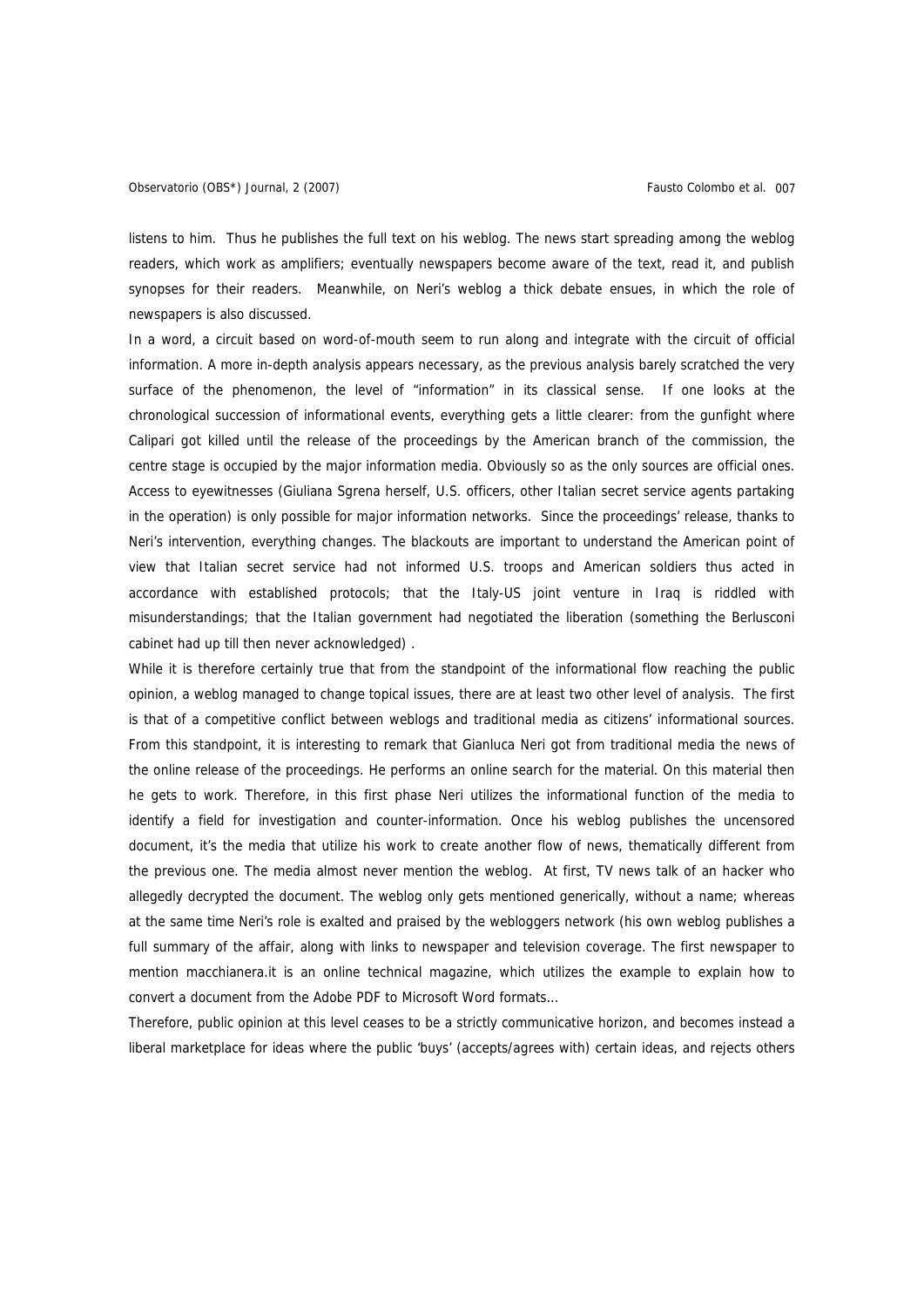(Dahlgren, 1995) and informational subjects get accredited through propaganda. There is therefore instrumental propaganda in those media not mentioning Gianluca Neri. But then, Neri himself is acting on the same scoop frenzy typical of the media's competitive logic, as proved by the frenetic sequence of his actions directed towards media and citizens after the blackouts removal.

This communicative force field (the second one, after the strictly informative one) can thus be described as one of competition for identitary affirmation. The two competitors (media and weblogs) influence and take advantage of each other to gain credibility in the public eye. The public opinion becomes a major player in the competition, as from his final praising depends the acknowledgment of one's role as a subject in the information market, as showed in our second table:





We do not mean with this that a weblog such as Macchianera and a newspaper such as the Corriere Della Sera act according to the same economic market logic. Instead, we want to assert that in the value economy at stake in this competition, even a non-profit weblog plays the game for audience and brand credibility with the same rules followed by the information industry.

On a third, important level of analysis we shall try to discriminate, within the information flow, among the different dimensions in which the various subjects act in relation to the public opinion. This perspective highlights the role of strategic communication enacted by political, diplomatic and military actors.

After the affair, the internal conflict within the joint Italian - American commission over the responsibilities in the Calipari killing becomes manifestly clear. This dialectical conflict revolves around the responsibilities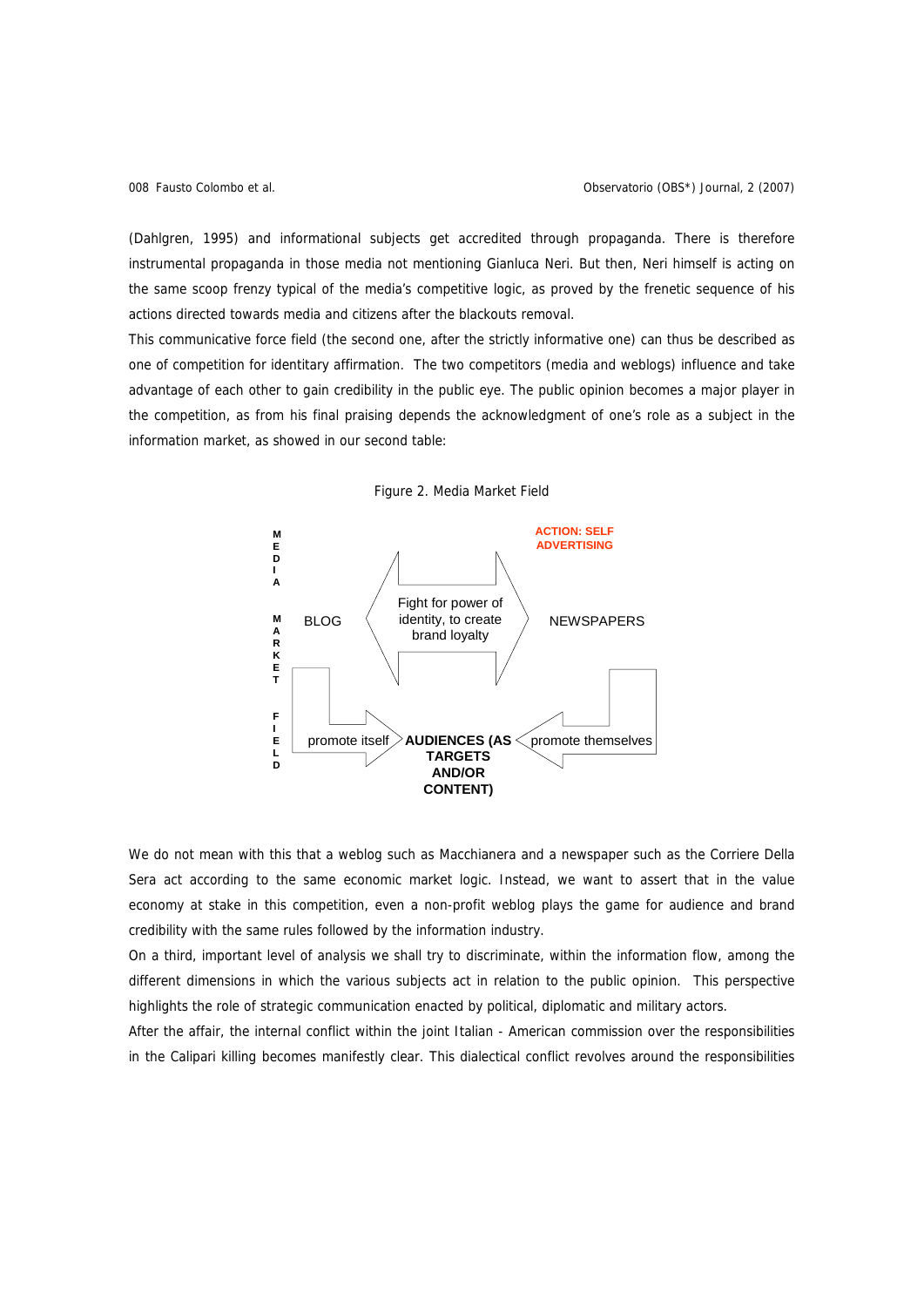for the violation of the rules of engagement. For Americans, Italians should have notified the operation and acted more cautiously at the checkpoint. For Italians, Americans had already been properly notified and U.S. soldiers at the checkpoint were too aggressive, opening fire well before expected.

All of a sudden, with the release of the report, U.S. authorities start addressing directly to the public opinion their own conclusions - deemed as fully satisfying and not further negotiable with the Italian side. The effectiveness of the release is however crippled by the blackouts relative to the names of U.S. soldiers in action and to the various phases of the affair. The media, utilizing the report as it was issued, respect the diplomatic modalities of the release; nonetheless, the magnitude of its contents does not however emerge, as no in-depth inquiry is enacted.

Conversely, Gianluca Neri breaks the classified portions, thus violating the silence agreement accepted by traditional media. However, the release of the uncensored report actually enhances the effectiveness of the American diplomatic strategy, as it exposes the conclusions of the American branch and casts a shadow of suspect over the role of Italian secret service.

One could suspect that American sources, adopting an easily crackable censoring technique, willingly supported the violation of the secret, and that, therefore the counter-informational role played by Gianluca Neri's weblog paradoxically ended up being collateral with the needs of American diplomacy.

On the contrary, when the news get picked up again, mainstream informative media only emphasize the identity of the American soldier who performed the actual shooting, and therefore seems to give credit to the position of Italian diplomacy, who interpreted the accident as a mistake by U.S. troops.

Basically, U.S. diplomacy holds that Iraq is a war zone, and therefore that the mistake leading to Calipari's death has been the violation of the norms by the Italian side. Reading the uncensored report as presented by Macchianera.it brings the public opinion in direct contact with this point of view. Conversely, Italian diplomacy holds that Iraq is not a war zone (as this is the only possible justification for the presence of Italian troops, since the Italian constitution forbids the partaking into military endeavors of occupation), and that therefore the U.S. troops' attitude is unjustified. The media implicitly confirm this perspective by indicating the name of the American soldier as the responsible for the violation. This is a relevant aspect, as it reminds us that diplomatic communicative strategies have historically always utilized media as vectors of both information and disinformation, and that such strategies are readily adaptable to any circumstance and to any configuration of the media themselves. In this case, the public opinion is neither a receiver nor a player in the informational value market. As showed by the table 3, it instead becomes an instrument in the hands of an institutional, military and diplomatic subject for applying pressure on its counterpart. The media (and Neri's weblog in particular) in turn act as instruments for the activation by this public opinion/instrument of a true strategic action, in a Habermasian sense.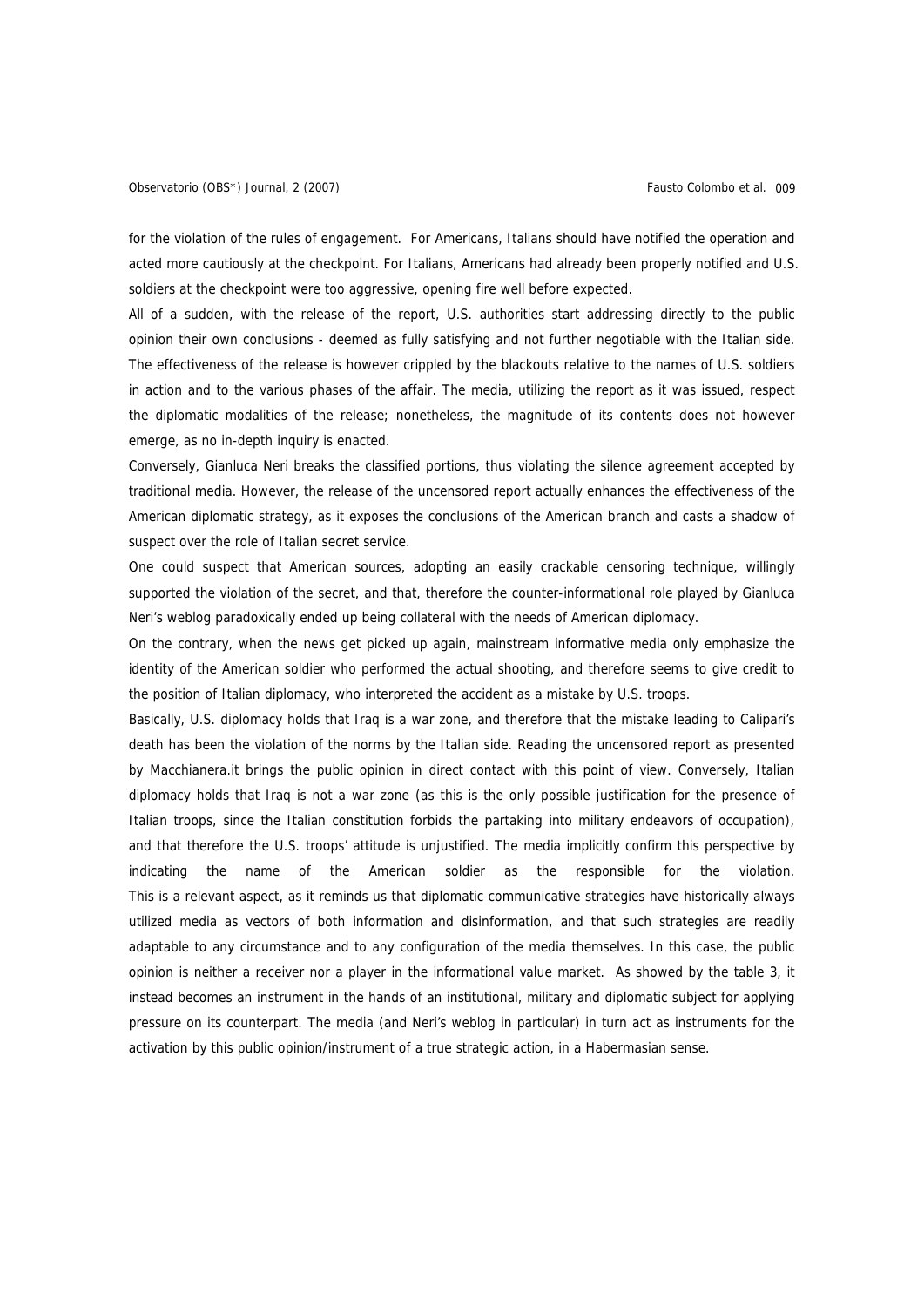In conclusion: even if the suspect of a unwilling instrumental role of the weblog Macchianera.it were unsubstantiated, an exploitation of the weblog as a possible unknowing agent of strategic communication by political and military institutions can not be excluded.



The fact that most of the webloggers network engaged in counter-information act in good faith for the scrutiny of institutional powers and actions, doesn't rule out by definition the efficacy that institutional disinformation networks can strategically exercise also on this network.

It could therefore be said that – instead of starting from the indemonstrable pre-assumption of a "natural" counter-informative and communitarian role of weblogs within the public sphere – it'd more appropriate to analyse within each single case the strategic interplay between institutional strategic communication, informative communication and competition strategy – as we briefly attempted to do here.

# **Conclusions**

In this paper we tried to offer a contribution to the discussion on the role of weblogs in the public sphere with respect to their participation and confrontation with traditional media. The analyzed case should have proven some points, which we think to be useful for a general discussion:

i) In order to analyze the role of weblogs, it can be useful to investigate concrete cases in which they deal with strong topics debated in the public arena; in this way, we can compare their impact on social discourses along with that on media-specific ones; in particular, the more the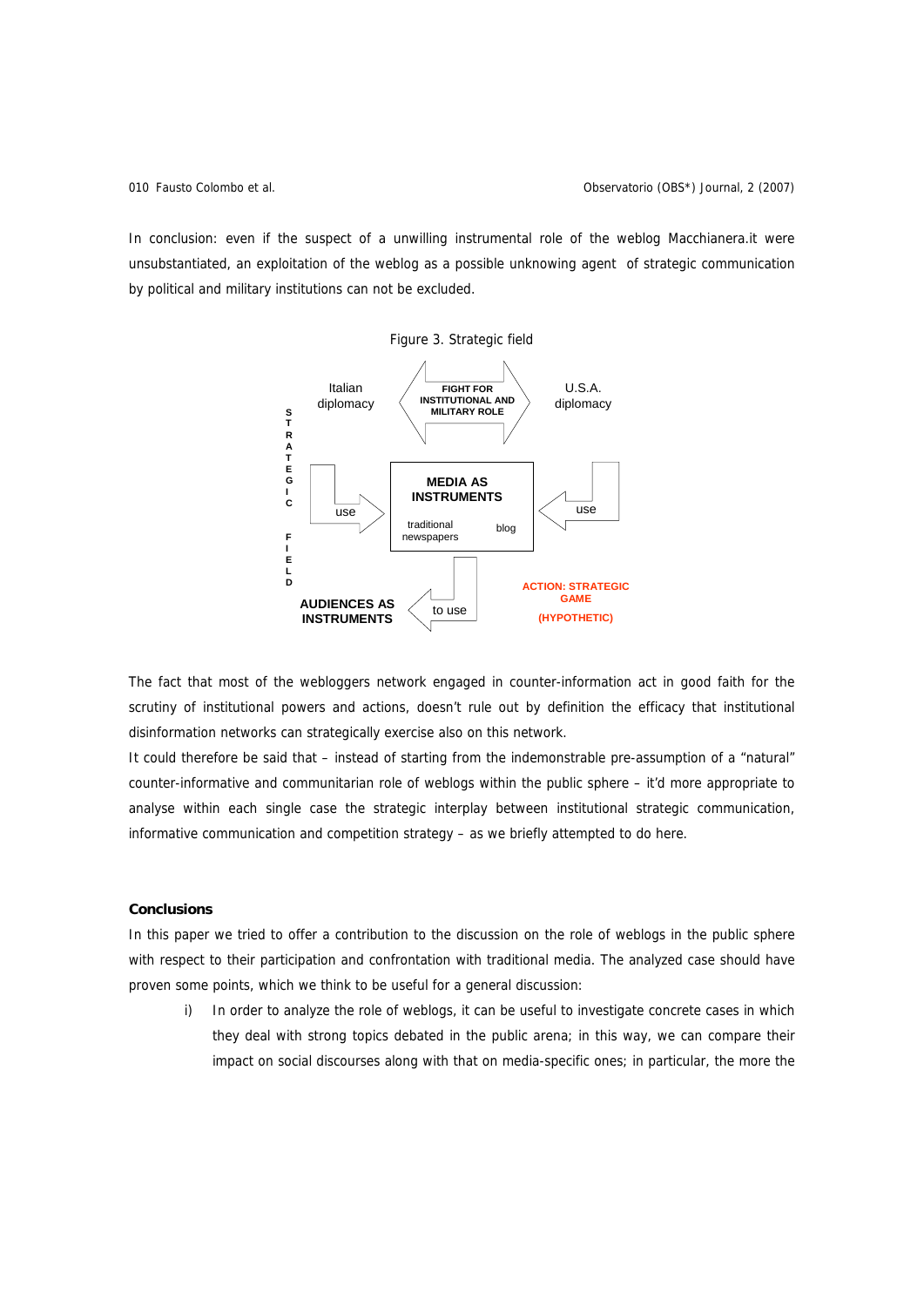cases revolve around borderline situations (such as war cases, scandals, terrorism and so on), the more relevance they hold.

- ii) Webloggers' communicative strategies should not be analyzed outside of the more complex strategies of the various social subjects, including the institutional ones, with which they should be appropriately compared;
- iii) Just like traditional media, weblogs can be conceptualized as possible agents of wider communicative strategies; in this case, the sources (in the analyzed case, military sources) can set up traps to take advantage of opponents, using communication as a weapon.

## **References**

Arquembourg, J. (2003). Le Temps des Événements Médiatiques. Bruxelles : INA/De Boeck.

Atton, C. (2002). Alternative Media. London: Sage Publications Inc.

Benkler, Y. (2006). The Wealth of Networks: How Social Production Transforms Markets and Freedom. New Haven: Yale University Press.

Bentivegna, S. (2002). Politica e Nuove Tecnologie della Comunicazione. Roma-Bari: Laterza.

Blood, R. (2000). Weblogs: a History and Perspective. Retrieved June 2007 from http://rebeccablood.net/essays/weblog\_history.html

Bruns, A. (2007). Produsage, Generation C, and Their Effects on the Democratic Process. Paper presented at MiT 5 (Media in Transition) Conference, MIT, Boston, USA, 27-29 April 2007.

Dahlgren, P. (1995). Television and Publis Sphere, London: Sage.

Delwiche, A. (2003). Reconstructing the agenda in the world of participatory media. Paper presented at the Annual Convention of the Association of Internet Researchers, Toronto, Canada.

Foucault, M. Gordon, C. (1980). Power/Knowledge: Selected Interviews and Other Writings, 1972-1977. New York: Pantheon Books.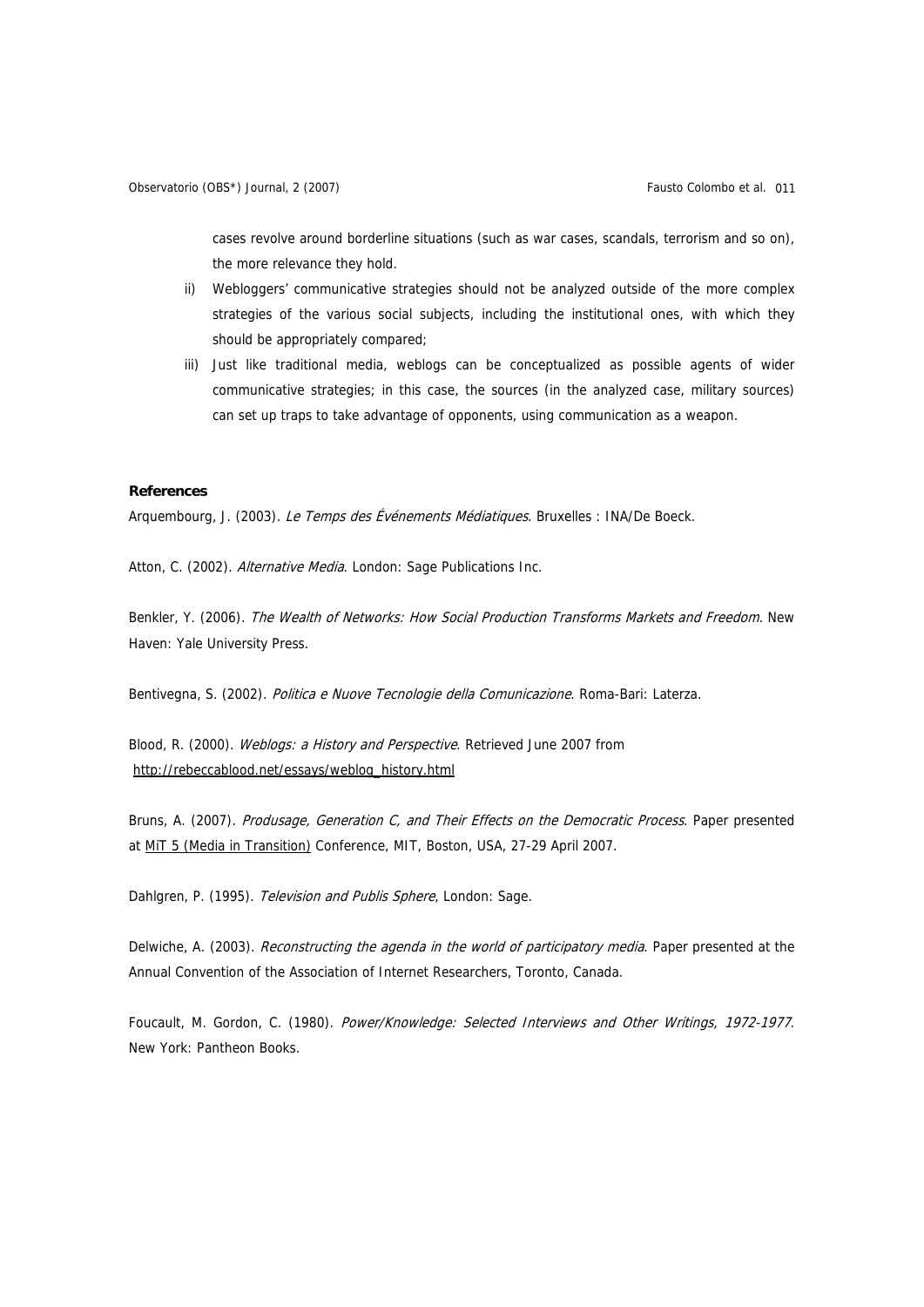Grossi, G. (2005). Public Opinion and Public Sphere: from Modernity to Post-Democracy?. Paper presented at VII AECPA Congreso, Madrid, 2005. Retrieved June 2007 from www.aecpa.es/congreso\_05/area4-GT14.php

Habermas, J. (1962/1990). Strukturwandel der Offenlichkeit. Untersuchungen zu einer Kategorie der bürgerlichen Gesellschaft, Suhrkamp Verlag, Frankfurt am Main; (1969/1989) The Structural Transformation of the Public Sphere: An Inquiry into a category of Bourgeois Society. Trans. Thomas Burger with Frederick Lawrence. Cambridge, MA: MIT Press.

Halavais, A. (2002). *Blogs and the social weather*. Paper presented at the Annual Convention of the Association of Internet Researchers, Maastricht, The Netherlands.

Herring, S. C., Kouper, I., Paolillo, J. C., Scheidt, L. A., Tyworth, M., Welsch, P., Wright, E., & Yu, N. (2005). Conversations in the Blogosphere: An Analysis "From the Bottom Up". In Proceedings of the Thirty-Eighth Hawai'i International Conference on System Sciences (HICSS-38). Los Alamitos: IEEE Press.

Jenkins, H. (2006). Fans, Bloggers and Gamers. Exploring Participatory Culture. New York and London: New York University Press.

Khan, R. Keller, D. (2004). New Media and Internet Activism: From the "Battle of Seattle" to blogging. New Media & Society, 6(1), 87-95.

Kim, H. & Blood, R. (2005). Blogs as new media on the internet. Review of Communication, 5(2/3), 100-108.

Krishnamurthy, S. (2002). The multidimensionality of blog conversations: The virtual enactment of September 11. Paper presented at Internet Research 3.0., Maastricht, Netherlands.

Lovink, G. (2007). *Blogging, the Nihilist Impulse. Eurozine*. Retrieved June 2007 from http://eurozine.com/pdf/2007-01-02-lovink-en.pdf

Marlow, C. (2004). Audience, structure and authority in the weblog community. Paper presented at the International Communication Association, New Orleans.